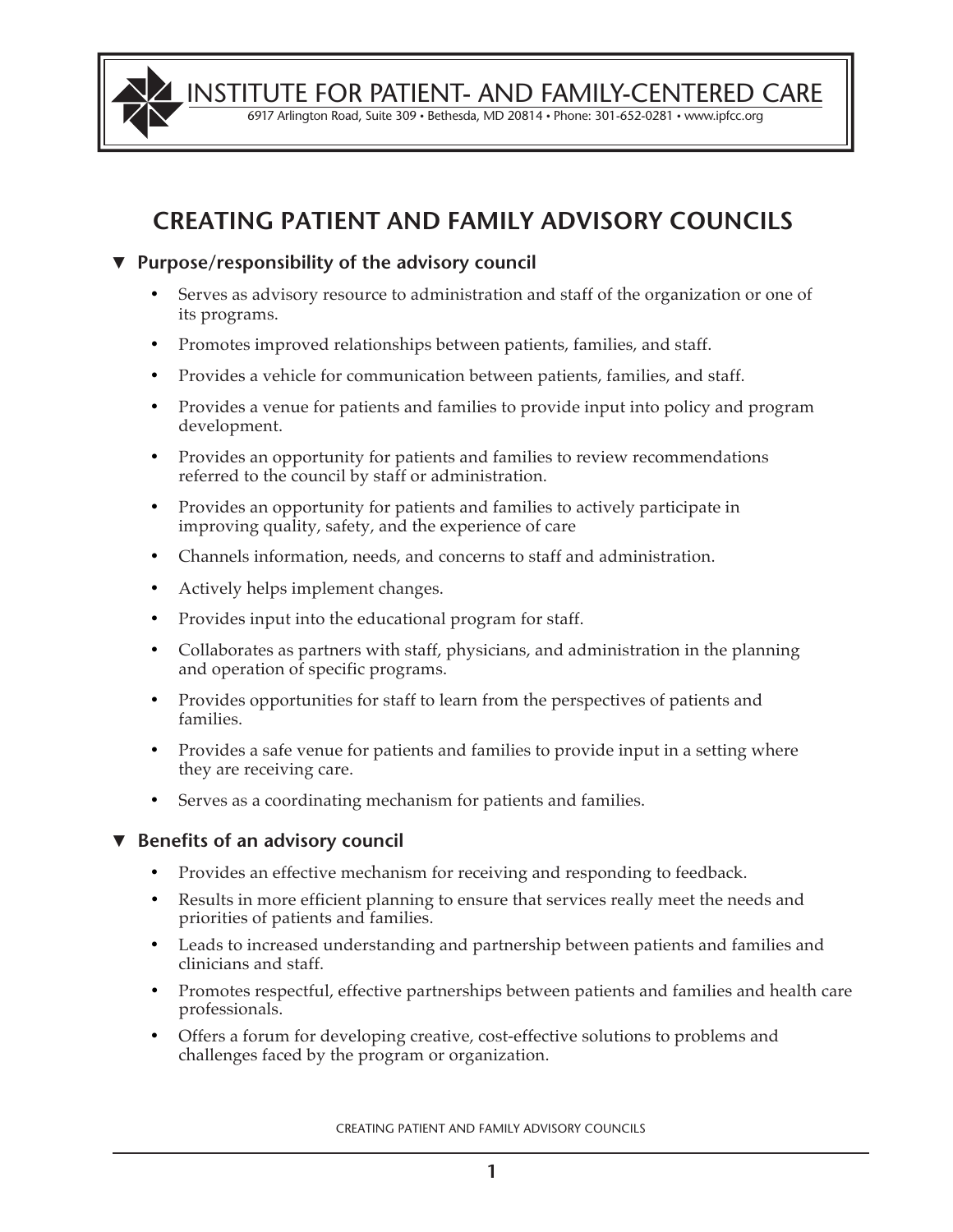- Assists the organization in achieving its safety, quality, and experience of care outcomes.
- Supplies a link between the organization, its surrounding community, and community groups.

**Note:** The council should not be seen as a place where an individual council member brings their personal grievances about clinic/hospital experiences to be dealt with and solved. Personal experiences should be used as examples when discussing a program or service. Council members should also bring experiences and perceptions of other patients and families to the discussion. The council should not be seen as a support group. Patients or families who are grieving over a loss should be directed to a support group.

#### ▼ **Representing the patients and families served**

Seek patients and families who represent a variety of clinical experiences such as type of illness and programs utilized. Include families who have had a broad range of experiences. Include patients and families who have both positive as well as negative perceptions of experiences.

Seek patients and families who reflect the diversity of those served by the hospital or clinic—racial, cultural, religious, socioeconomic, age, educational background, and a variety of family structures.

## ▼ **Qualities and skills of patient and family advisors**

Identify patients, families, staff, and community organizations that can recommend potential members. Patient experience personnel, physicians, nurses, managers, social workers, child life personnel, and volunteer coordinators as well as other professionals can recommend candidates.

Seek individuals and families who are able to:

- Share insights and information about their experiences in ways that others can learn from them.
- See beyond their own personal experiences.
- Show concern for more than one issue or agenda.
- Listen well.
- Respect the perspectives of others.
- Speak comfortably in a group with candor.
- Interact well with many different kinds of people.
- Work in partnership with others.

#### ▼ **Recruitment**

- Ask staff for suggestions.
- Post and advertise within the units or clinics.
- Put notices in websites, social media platforms, and publications.
- Send direct mail to present and former patients.

CREATING PATIENT AND FAMILY ADVISORY COUNCILS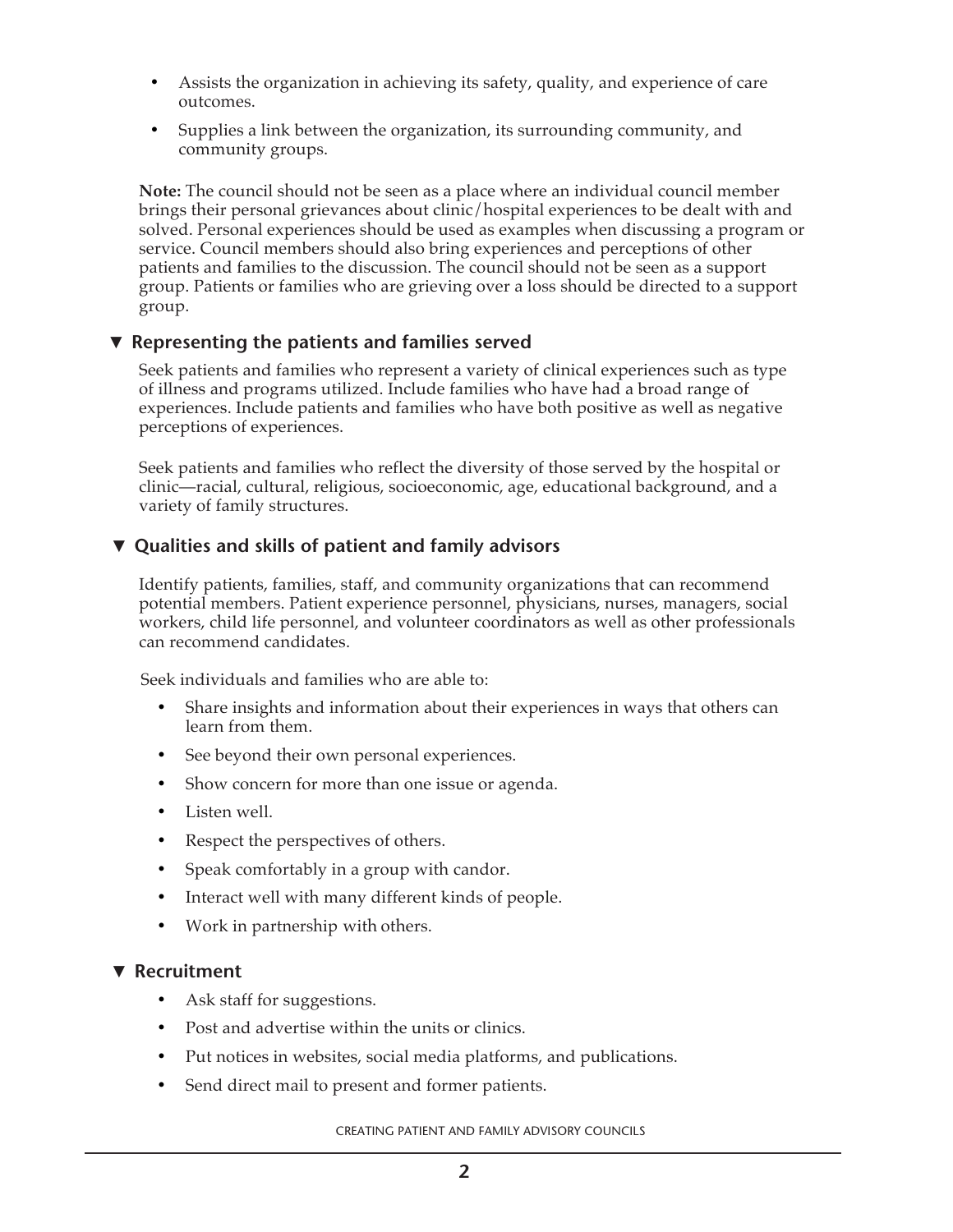# ▼ **Developing the council**

Consider developing a patient and family workgroup as a precursor to a more formal council. The workgroup is a quick way to get patient and family participation in hospital activities. The informal structure of a workgroup may be less threatening to staff. Someone internal or external to the organization can facilitate the workgroup. The latter provides an opportunity for staff, patients, and families to become comfortable over time with new ways of working together. The workgroup is a place where staff, patients, and families can learn and practice new collaborative skills and a place to gain confidence in the collaborative process. It provides an opportunity for natural leaders to emerge. The workgroup can provide invaluable information to staff until a permanent council and/or a variety of other collaborative endeavors are established.

# ▼ **Council structure**

Determine structure, size, meeting frequency, operating procedures, and bylaws.

#### **Size**

Smaller groups encourage greater discussion and participation by all members. Most people are more comfortable speaking in a smaller group. It is more challenging to facilitate larger groups and obtain input from everyone. Larger groups will provide a wider range of experiences and input. They also are able to have broader representation of diverse populations. Consider availability of meeting sites to accommodate various sizes of groups. Twelve to eighteen patient and family members is usually considered a manageable size.

# **Staff membership**

No more than 3-4 staff should have a permanent place on the council. Other staff can attend depending on topics for discussion. Staff should have easy access to the council. Too many staff will result in patients/families not feeling it is their council.

# **Terms of membership**

Consider length of term with rotation being intermittent rather than everyone turning over at once. Suggested term is 2-3 years to maintain some consistency. When their term ends they can serve as advisors in other ways such as faculty for staff education or on board level committees.

## **Compensation/reimbursement**

Plan for compensation of time, expertise, and expenses for patients and families. Consider remuneration for patients and families in the form of a small amount to cover travel expenses, baby-sitting, or other costs that might be incurred. Some patients and families may have difficulty joining the council if they are not given some assistance. Consider providing child care during meetings if needed. Designate one staff member from the hospital or facility to be responsible for reimbursement and other practical or logistical issues for family advisors.

## **Officers**

Co-chairs and secretary are the essential officers. If possible provide organizational support to assist with mailings, distributing minutes Co-chairs could be two patients or family members or a staff person and patient/family member. Suggest selecting one new co-chair each year so there is carryover to the next year.

CREATING PATIENT AND FAMILY ADVISORY COUNCILS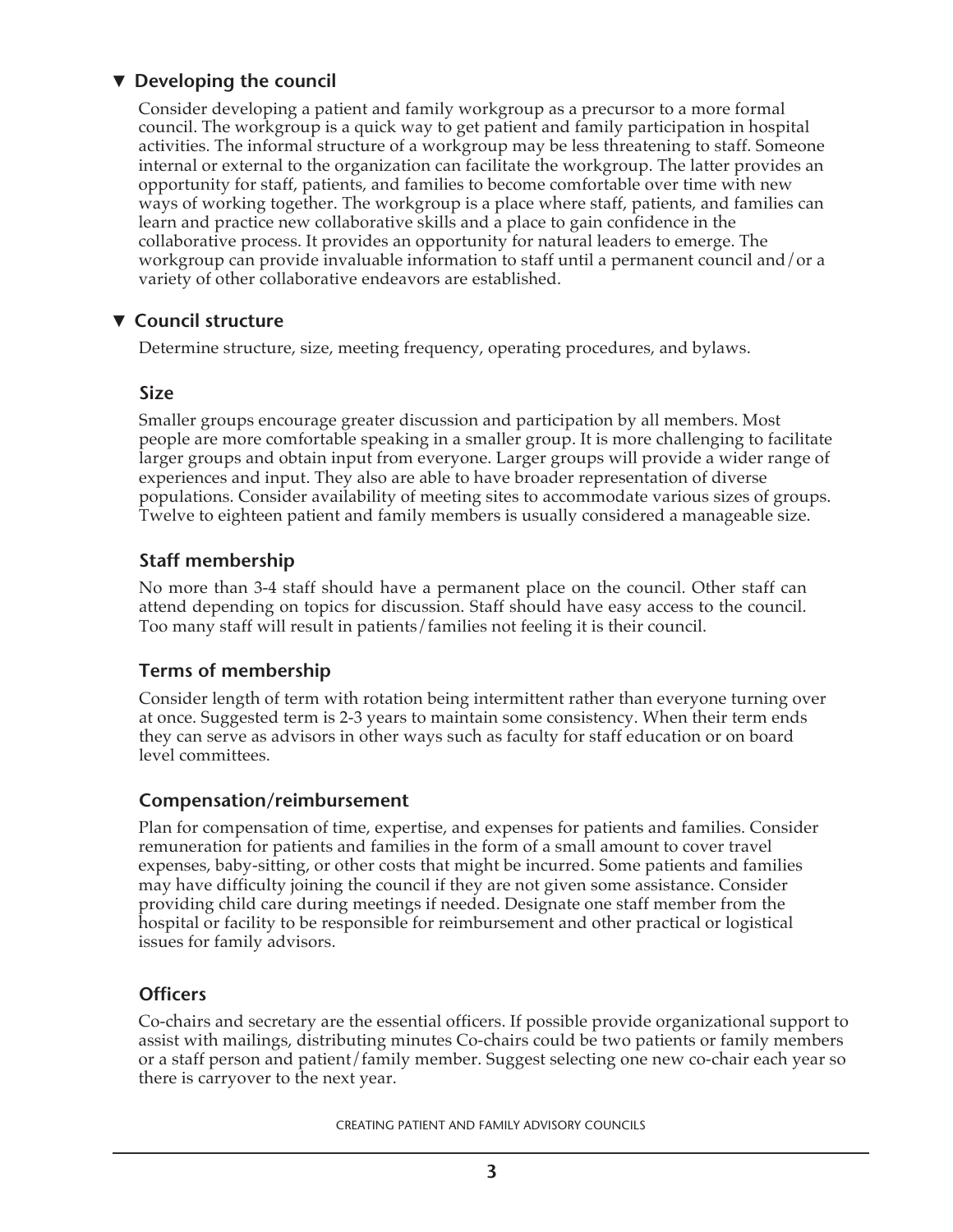#### **Committees**

You may want to have some permanent committees that could include membership of patients/family members who are not on the council. These might be recruitment, communication, etc. Task forces or ad hoc committees might be identified to work on a specific issue or short-term project. Patients who are not on the council would be encouraged to participate—this will increase the number of patients who participate and provide input as well as help in recruiting long-term advisors.

#### **Bylaws**

Operating guidelines/bylaws need to be developed by the council. Bylaws are important because they provide the framework for perceived goals and objectives. Bylaws also legitimize the group and help promote a feeling of an established, wellorganized group. Developing bylaws can be time consuming, however, reviewing bylaws from existing advisory boards can save you time. They can be adapted and amended to suit your group's specific needs.

Select a small core group to develop the bylaws. Among the issues that should be addressed in the bylaws are:

- Purpose of the group
- Vision or mission statement
- Goals and responsibilities
- Structure of the group
- Size of the group
- Membership qualifications
- Nominations and elections of members and officers
- Duties of members and officers
- Committees and task forces
- Voting procedures
- Meetings including options for participation (e.g., virtually)
- Agendas
- Expectation for annual assessment of members and council
- Guidelines of authority
- Confidentiality and Privacy
- Leave of absence and termination policies

After developing your group's bylaws, present them to the administration for approval. All council members should review, discuss, and amend if necessary and give final approval. The bylaws should be reviewed annually and revised as necessary.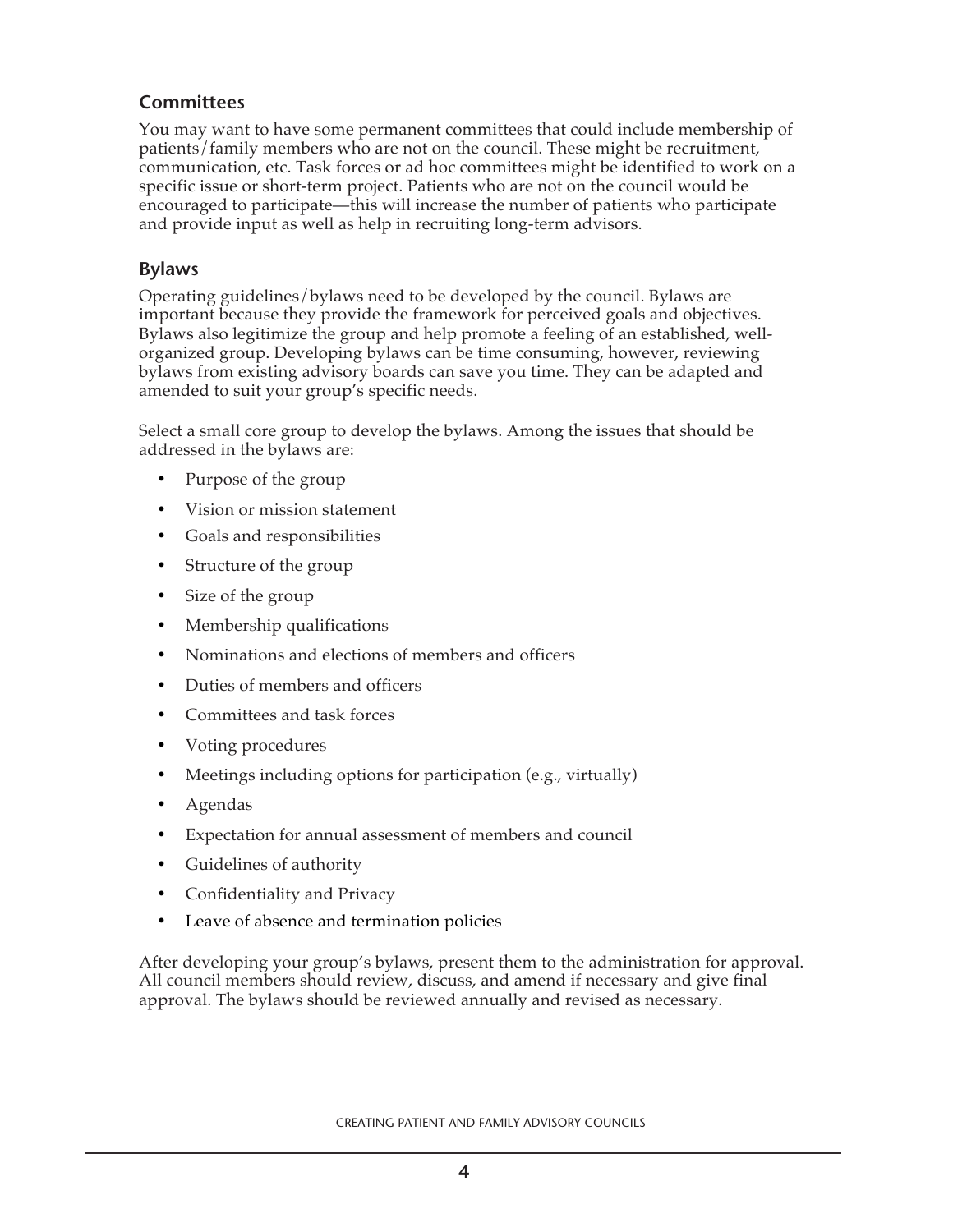# ▼ **Meetings schedule**

Frequency - monthly or quarterly is suggested. Monthly is usually adequate. When meetings are less frequent members lose momentum and involvement. When they are too frequent, members will have trouble attending.

Days/times - let the council select but may be dependent on room availability. Consider convenience for both patients/families and staff.

#### **Agenda**

The council should develop a list of issues they wish to deal with and "own" the agenda. Staff or other patients/families can add to the agenda. Keep in mind that effective and productive councils are those that align their goals with the strategic priorities of the organization.

#### **Minutes**

Minutes should be kept and distributed widely so the activities of the council are made aware to as much of the organization as possible.

# ▼ **Orientation of new council members**

Orientation should include:

- Introductions and the sharing of personal and family stories of health care experiences.
- The vision and goals of the organization.
- The role of the council, how its fits within the organization's structure, and how it can assist the organization in achieving its vision and goals.
- The roles and responsibilities of members.
- The roles and responsibilities of officers.
- HIPAA and expectations for honoring privacy and confidentiality.
- Meeting attendance expectations of members.
- The roles and responsibilities of staff on the council.
- How to be an effective council member.
- How to present issues effectively.
- How to be most effective in collaborating with hospital/clinic leaders, clinicians, and staff.

## ▼ **Maintaining history**

It is important to track accomplishments and disseminate widely. Track issues the council is working on so they do not get lost.